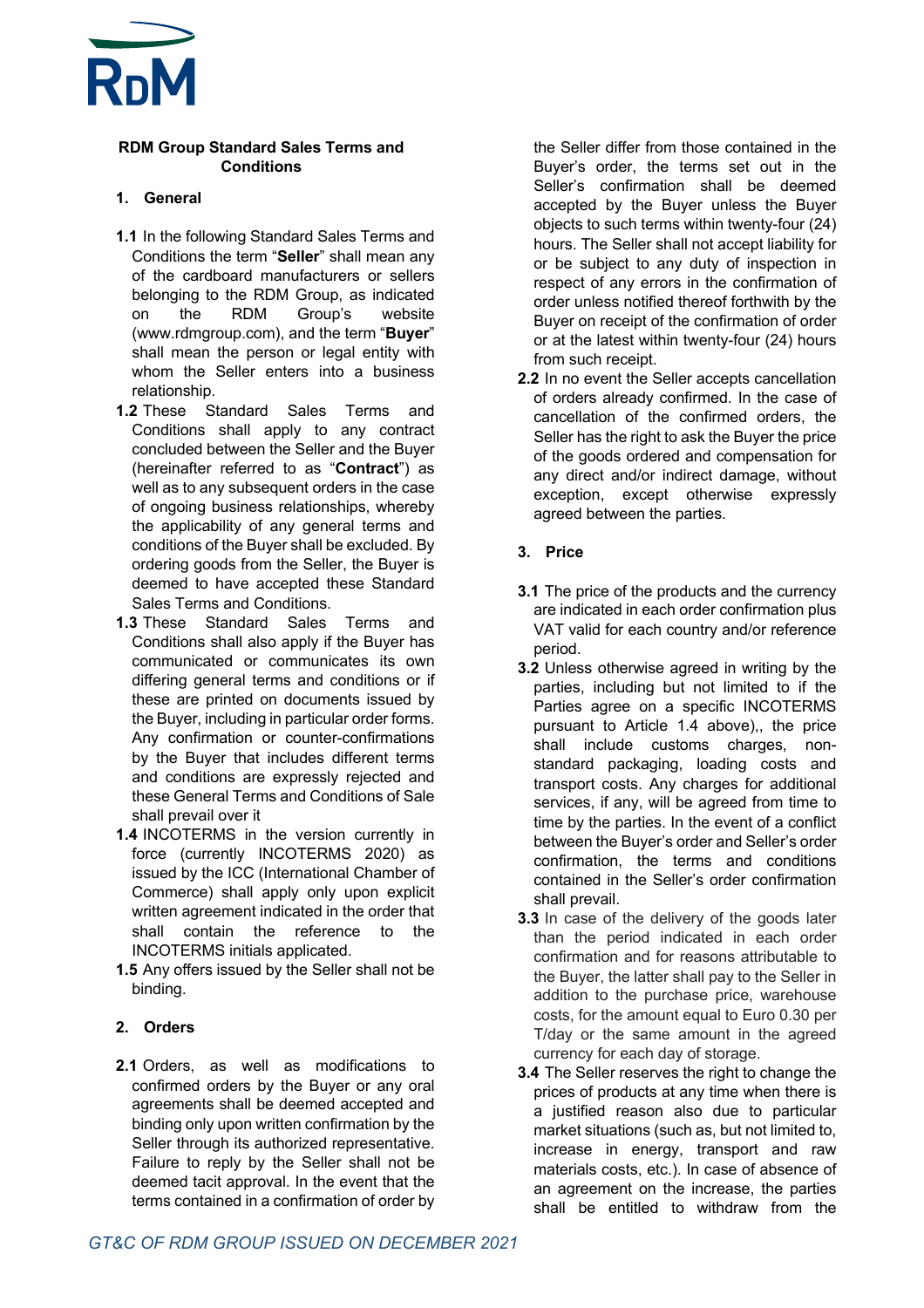

Agreement with immediate effect, by means of a declaration made in writing and sent to the other party by certified electronic mail or registered letter with return receipt within 14 (fourteen) days from the communication of the change.

## **4. Terms of payment**

- **4.1** The Buyer must arrange payment of the price in accordance with the terms of payment contained in each order confirmation.
- **4.2** The price must be paid by the Buyer in accordance with the payment modalities agreed by the parties. Collection costs, if any, will be borne by the Buyer. The payment obligation will be considered fulfilled only at the time of complete collection by the Seller.
- **4.3** If the Buyer's financial situation has significantly deteriorated or the credit insurance company either cancels or reduces the limit granted in respect to the Buyer, the Seller shall have the right, notwithstanding any respite granted or bills of exchange or cheques accepted, to request either full or partial payment of the price or the provision of further reasonable security for payment by the Buyer in a form reasonably acceptable to the Seller prior to delivery. If the Buyer fails to comply with such a request within 15 days, the Seller shall have the right to terminate the Contract with immediate effect, pursuant to and for the purposes of the applicable articles according to local regulations.
- **4.4** The Buyer will not be able to offset against the Seller any against it in case of nonpayment or delayed payment of amounts due to the Seller.

#### **5. Retention of Title**

**5.1** Until the purchase price plus any default interest and expenses incurred in connection with reminders and collecting of monies as well as other costs have been paid in full, the delivered goods shall remain the property of the Seller. The Buyer shall be obliged to provide for adequate insurance coverage for the products subject to retention of title. The Buyer shall not be entitled to pledge, or otherwise assign as a

security, the goods subject to retention of title.

- **5.2** The Buyer shall be entitled to process and resell goods subject to retention of title in the ordinary course of its business, provided that the Buyer is not in default of payment as defined in art. 4.2 above. If goods subject to retention of title are processed to a new product together with goods not owned by the Buyer, the Seller shall acquire joint ownership in such new products in proportion to the value of the goods subject to retention of title.
- **5.3** The Buyer herewith assigns to the Seller, by way of security, the Buyer's claims against third parties that arise from the resale of goods subject to retention of title (extended retention of title). The Seller accepts such assignment. In respect of goods subject to retention of title that are processed together with other goods, the Buyer assigns to the Seller the claims arising from the resale of the new products in an amount corresponding to the invoice value of the goods subject to retention of title. The Buyer is authorized to collect these claims. The Seller has the right to limit or revoke the Buyer's authorization to collect such claims for justified reasons, in particular, such as but not limited to, if the Buyer is in default of payment.

## **6. Default by the Buyer**

- **6.1** In the event of a delay in or refusal of acceptance of delivery continuing for more than fourteen (14) days, the Seller shall, in addition to its other rights (such as termination), be entitled to store the respective goods at the expense and at the risk of the Buyer, and to invoice such goods as duly delivered and accepted. In this case the purchase price shall become due for payment immediately.
- **6.2** Should the Buyer be in default in making any of his obligations due under the Contract, the Seller shall have the right to withhold any further deliveries forthwith by written notice to the Buyer until such payment has been received by the Seller. The foregoing is without prejudice in any case to the right of the Seller to terminate the Contract as provided for in the applicable local regulations, forthwith by written notice to the Buyer and to request that the Buyer settle any outstanding payments, even if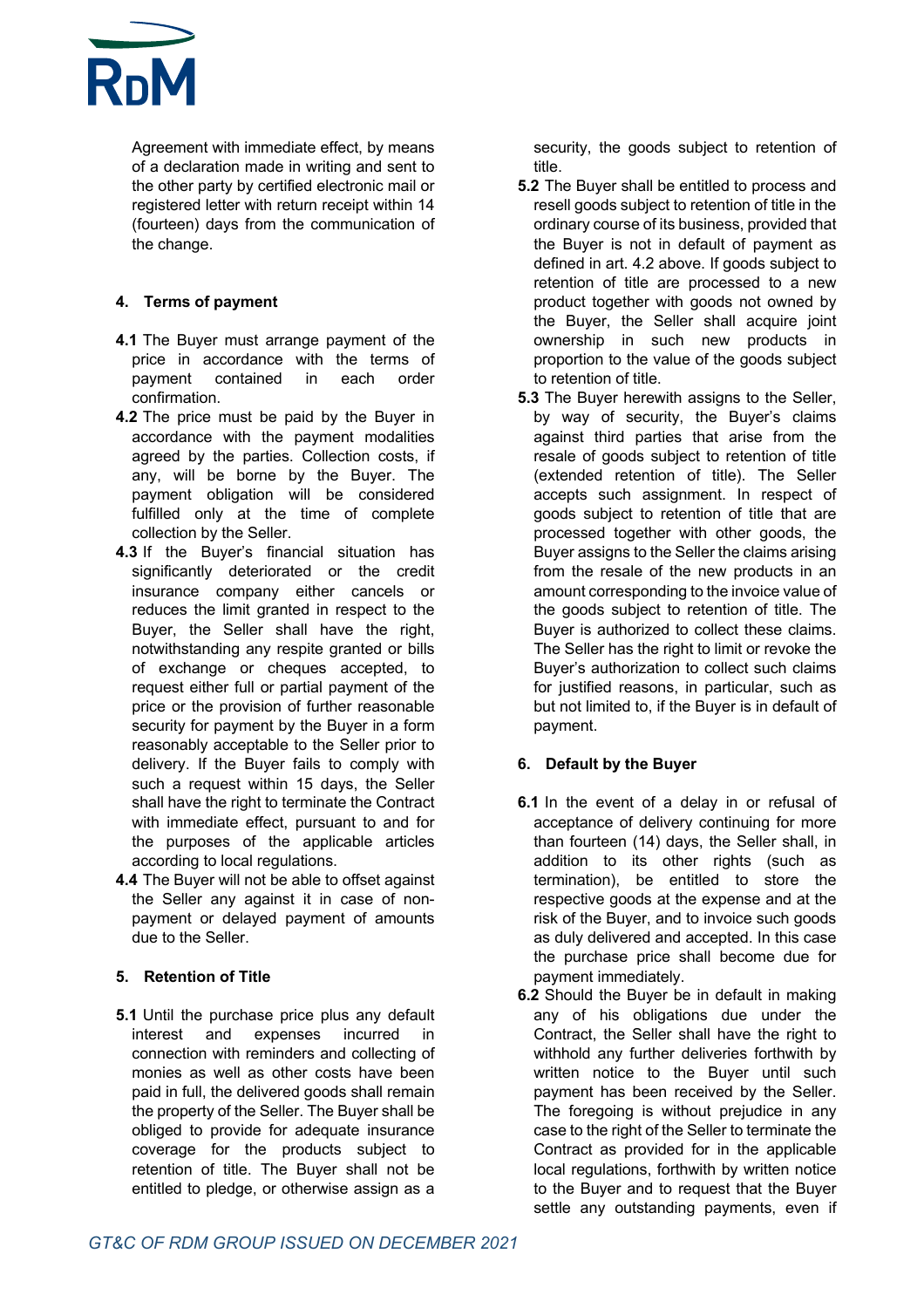

they are not yet due or if a respite has been granted. In such a case, agreed discounts are void, and the Seller shall be entitled to claim the full invoiced amount without deductions.

**6.3** The exercise of any of the above rights by the Seller in an event of default by the Purchaser, shall in no case trigger any liabilities and/or obligations of the Seller to the Buyer, such as, in particular, an obligation to pay damages.

## **7. Force Majeure**

- **7.1** Upon the occurrence of an event of force majeure, the Seller shall be entitled to extend the term of delivery by the duration of the respective event including a reasonable period for recommencement of operations, or to terminate the Contract in part or in full, whereby any claims of the Buyer (in particular damage claims) shall be excluded.
- **7.2** Any and all events the cause of which is beyond the reasonable control of the Seller shall be deemed events of force majeure, including but not limited to:
	- a) industrial disputes of any kind, difficulties in procuring means of transport, closed borders, decrees by the authorities, export embargoes or other circumstances affecting the operations of the Seller; or
	- b) forces of nature, acts of war, riots, revolts, revolution, terrorism, sabotage, strikes, arson, fire, natural disaster, failure to obtain required official permits; or
	- c) late delivery or non-delivery by the Seller's suppliers, in particular as a consequence of energy crises or raw material supply crises, or if the procurement of raw materials in respect of prices and/or quantities is not possible on economically reasonable terms and this situation was not foreseeable for the Seller at the time the Contract was concluded, or for any other reason not attributable to the Seller.
- **8.1** Subject to the following provisions, the Seller solely warrants that goods delivered pursuant to a Contract shall comply with all properties and characteristics expressly agreed in writing or to be expected pursuant to the legal provisions at the time when risk passes to the Buyer. The Seller does not undertake any warranty in respect of defects caused by improper handling, wear and tear, storage or other acts or omission of the Buyer or of third parties; nor does the Seller undertake any warranty concerning the use or fitness of the goods for any particular purpose unless expressly agreed in writing.
- **8.2** It is expressly acknowledged that the Seller warrants only those properties, characteristics and specifications of the delivered goods as agreed properties, characteristics and specifications that were agreed in writing at the time the Contract was concluded (and not in any informal correspondence prior to or after such time), without prejudice to any other subsequent written agreements between the same parties.
- **8.3** The Buyer shall inspect the delivered goods forthwith upon receipt, however, in any case prior to processing the goods, as to any defects. The use by the Buyer of any defective goods following the notification of the defects shall only be permissible upon the Seller's prior written approval. For claims in connection with defects, the following provisions shall apply:
	- a) in case of deviations in quantity exceeding the percentages as established by the Seller (*i.e.* delivered quantity is larger or smaller than contracted quantity of more than the percentages set by the Seller) the defects are to be notified by the Buyer to the Seller forthwith, however, in any event within seven (7) days after receipt of documents showing the weight or quantity of the delivered goods and/or after delivery;
	- b) in case of defects in quality which can be ascertained by visual inspection of the goods or the packaging or by sampling, the defects are to be notified by the Buyer to the Seller at the moment of the delivery by noticing such defects in the delivery note, and,

# **8. Warranty**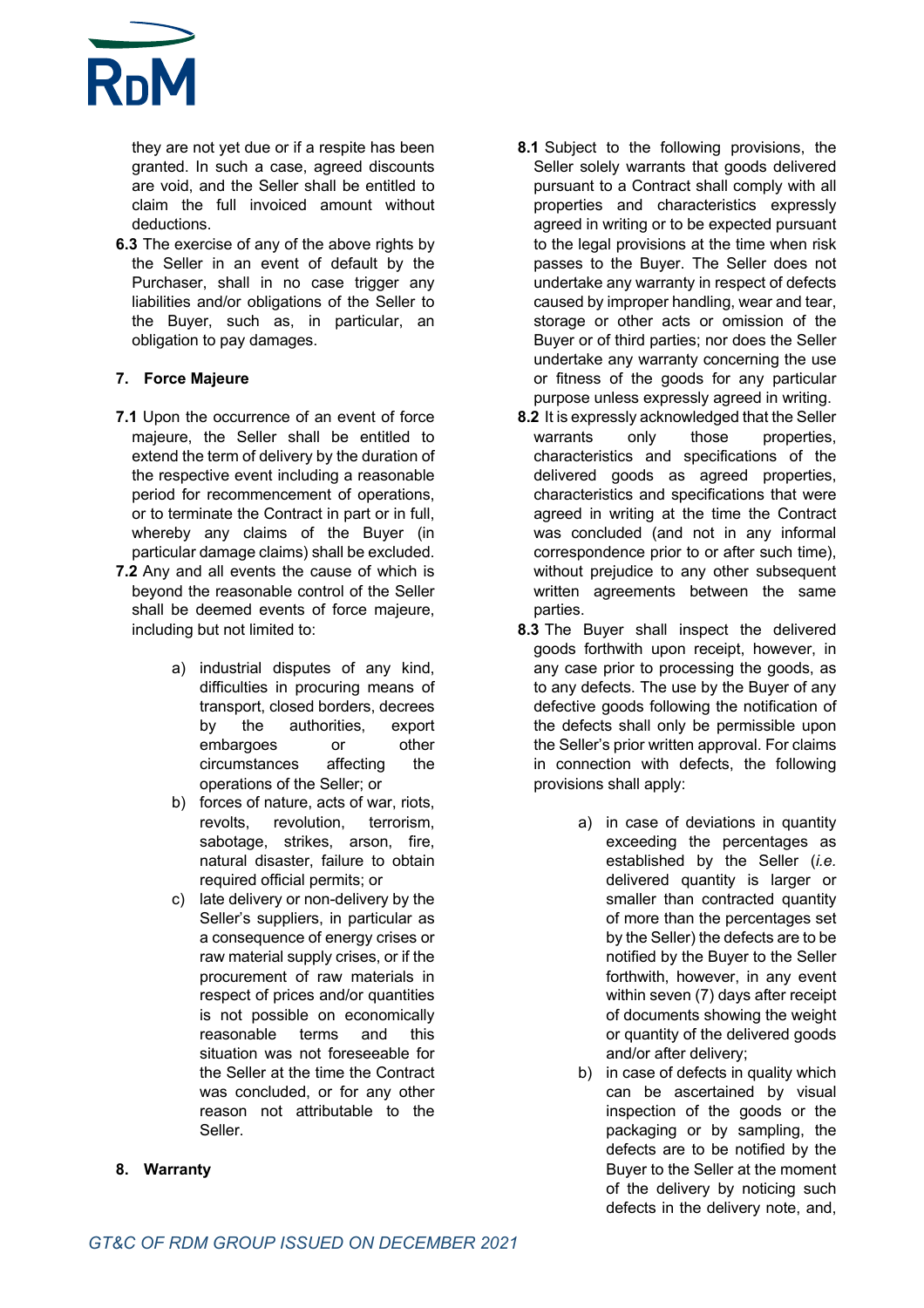

in any case within (and no later than) two (2) days after delivery;

- c) in case of defects in quality which cannot be ascertained by visual inspection or by sampling, the defects are to be notified by the Buyer to the Seller within eight (8) day from the discovery, and, in any event within six (6) months from the delivery. Later notifications of defects/complaints cannot be accepted;
- **8.4** When notifying a defect, the Buyer shall identify the goods clearly and include a list giving details of each defect claimed and provide the Seller with any documents to support such claim. Any such notification shall be in writing and shall be addressed exclusively to the Seller and/or its sales organization. If such notification is not effected in compliance with the above provisions, the Seller shall have no guarantee obligation towards the Buyer, nor shall the Buyer be entitled to any damages and/or claims
- **8.5** Until the facts of the case have been ascertained, the Buyer shall duly store the goods and, in the interest of both contracting parties, keep them insured to cover the purchase price.
- **8.6** Defects in the delivered goods shall be remedied in the Seller's discretion by improvement or replacement of the item not free of charge. In the event that improvement or replacement is either impossible or would involve unreasonably high expenses for the Seller, the Buyer shall only be entitled to a reduction of the price originally paid for defective merchandise. Any claims in addition thereto, such as by way of example claims for cancellation of the Contract, claims for damages including lost profits or claims for substitute performance, shall be excluded to the extent permitted by law. Any legal presumption to the effect that the goods were defective upon delivery if a defect is detected within the first six (6) months from delivery shall be excluded.
- **8.7** The fulfilment of any warranty obligations of the Seller shall be subject to the Buyer fulfilling any and all of its contractual obligations, in particular its payment obligations as agreed.

#### **9. Intellectual Property, Third Party Rights, Legal Requirements, Confidentiality**

- **9.1** The Buyer shall indemnify and hold harmless the Seller, upon the Seller's first demand, from and against any damage resulting from alleged or actual claims by third parties in connection with the fulfilment of the Buyer's orders if the fulfilment of such orders pursuant to the specifications given or supplied by the Buyer to the Seller infringes rights of third parties, such as *e.g.* industrial property rights.
- **9.2** Documents are made available to the Buyer exclusively for the purpose as set out in the Contract and are therefore confidential and may not be disclosed to any third party without the Seller's written consent, not even following the termination, for any reason, of this Agreement The Buyer undertakes to observe any industrial property rights to which the Seller or the Seller's supplier may be entitled and shall be liable for any damage resulting from non-compliance with such obligation.

## **10. Liability**

- **10.1** Any claims against the Seller which are not explicitly permitted pursuant to the Contract or to these Standard Sales Terms and Conditions shall be expressly excluded to the extent this is legally admissible.
- **10.2** Any damage claims of the Buyer shall become statue-barred within six (6) months of the Buyer becoming aware of the damage shall. If this six-months limitation period for damage claims is not valid under the applicable laws, then such period shall be deemed prolonged to the minimum limitation period permissible under such applicable laws.
- **10.3** Any liability of the Seller for slight negligence shall be excluded, except for cases of personal injury and mandatory legal provisions.
- **10.4** The amount of any damage claims justified on the merits pursuant to mandatory legal provisions and/or pursuant to the Contract and these Standard Sales Terms and Conditions shall be in any case limited to the purchase price of the respective delivery, except for cases of intent and gross negligence. Any liability for lost profits,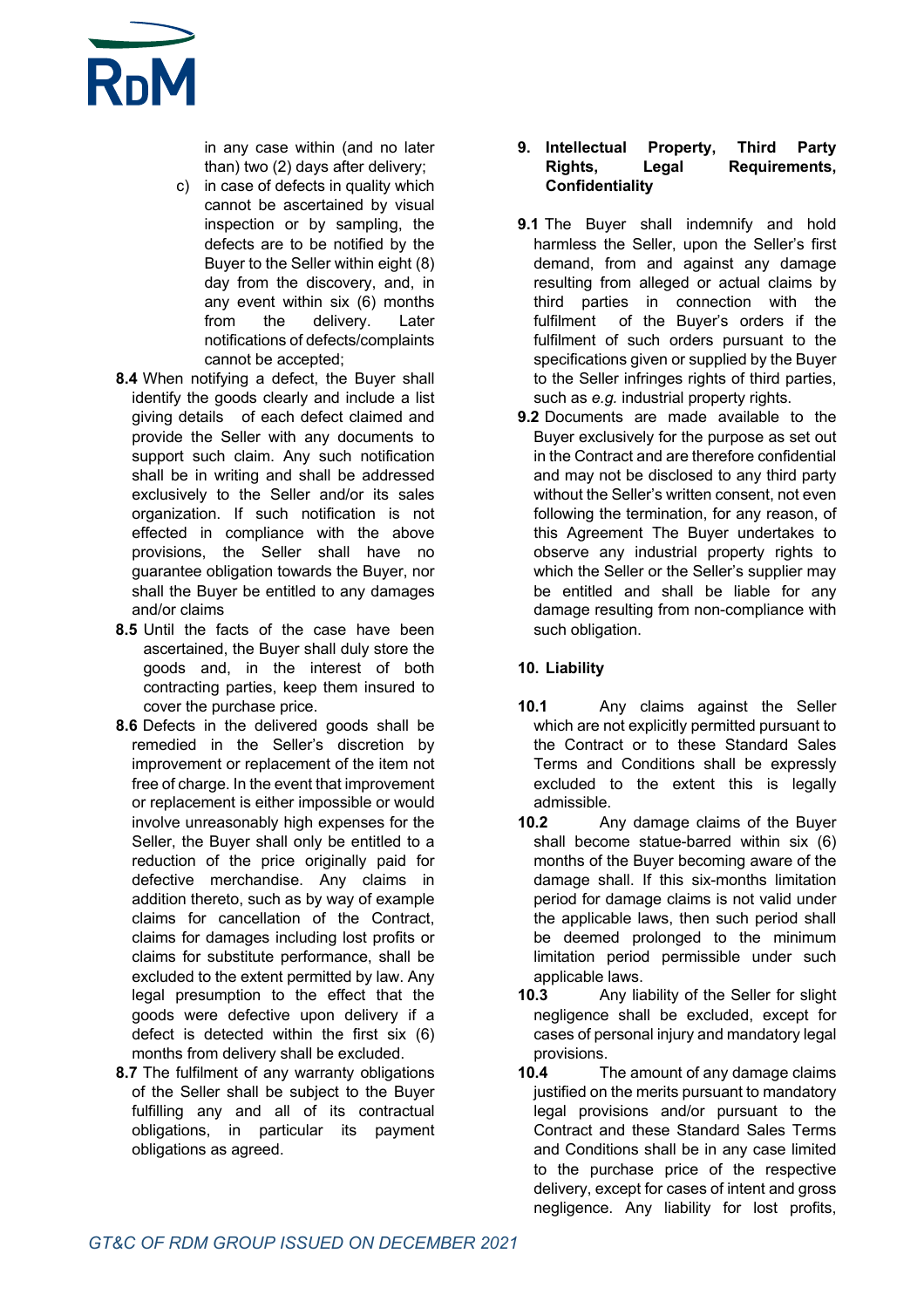

indirect damage or consequential damage caused by a defect in the goods, shall be excluded, except for cases of intent and gross negligence. Any liability for unforeseeable damage shall be excluded to the extent permissible under the laws applicable to the Contract.

## **11. Product liability**

- **11.1** The Buyer shall be obliged to use the goods manufactured, imported or brought into commercial use by the Seller in accordance with their specifications, and to ensure that these goods (also as raw material or components) shall only be made available to persons who are acquainted with the hazards and risks attaching to these products for use pursuant to the specifications and/or shall only be brought into commercial use by such persons.
- **11.2** Any specific properties of the Seller's products shall be deemed agreed only if explicitly confirmed in writing. The Seller shall not be liable for any damage due to the faulty construction of a product of which goods delivered by the Seller constitute a component or caused by instructions for use of the manufacturer of such products.
- **11.3** Furthermore, if the Buyer uses the goods delivered by the Seller as raw material or components for its own products, the Buyer shall be obliged when bringing such products into commercial use to extend the obligatory information to be provided to consumers under product liability law also to the goods delivered by the Seller.
- **11.4** The Buyer is obliged to observe the products brought into commercial use by it also after having brought them into commercial use as to any detrimental properties or hazards in connection with their use as well as to pay attention to the scientific and technical developments relating to such products and to inform the Seller forthwith of any defects of the goods delivered by the Seller detected thereby.
- **11.5** The Buyer shall indemnify the Seller for any liabilities, losses, damages, costs and expenses incurred by the Seller owing to a failure by the Buyer to comply with the above provisions.
- 11.6 If the Buyer or the Seller has indemnified a third party due to a defective product under mandatory provisions of

product liability law and recourse is sought, the burden of proof that the defect in the end product was caused or partly caused by a defect in the goods delivered by the Seller, shall always be on the Buyer. Claims for recourse by the Buyer against the Seller shall furthermore be deemed excluded, except for cases of intent and gross negligence.

## **12. Waiver**

**12.1** Any failure by the Seller to exercise or enforce its rights hereunder shall not be deemed to be a waiver of any such right; therefore, the right to exercise or enforce such a right at a later time is explicitly reserved.

## **13. Governing Law, Jurisdiction**

- **13.1** The Contract as well as these Standard Sales Terms and Conditions shall be governed by the substantive national law of the country where the Seller has its corporate location as amended at the time of the conclusion of the Contract.
- **13.2** The applicability of the UN Convention on Contracts for the International Sale of Goods is hereby explicitly excluded.
- **13.3** Any and all disputes arising out of or in connection with any Contract or with these Standard Sales Terms and Conditions, or any infringement, termination or nullity thereof, shall be subject to the exclusive jurisdiction of the Court having territorial and subject matter jurisdiction for the Seller's corporate location. Any such disputes may also be brought before the Court having territorial and subject matter jurisdiction for the Buyer's corporate location, at the sole discretion of the Seller.

# **14. Miscellaneous**

- **14.1** Any notices made on behalf of the Seller shall be legally binding only if issued by the required number of authorized representatives (managing directors, authorized signatories, proxies).
- **14.2** Any agreements between the Seller and the Buyer must be made in any written form. Verbal agreements shall be void. Changes and amendments to these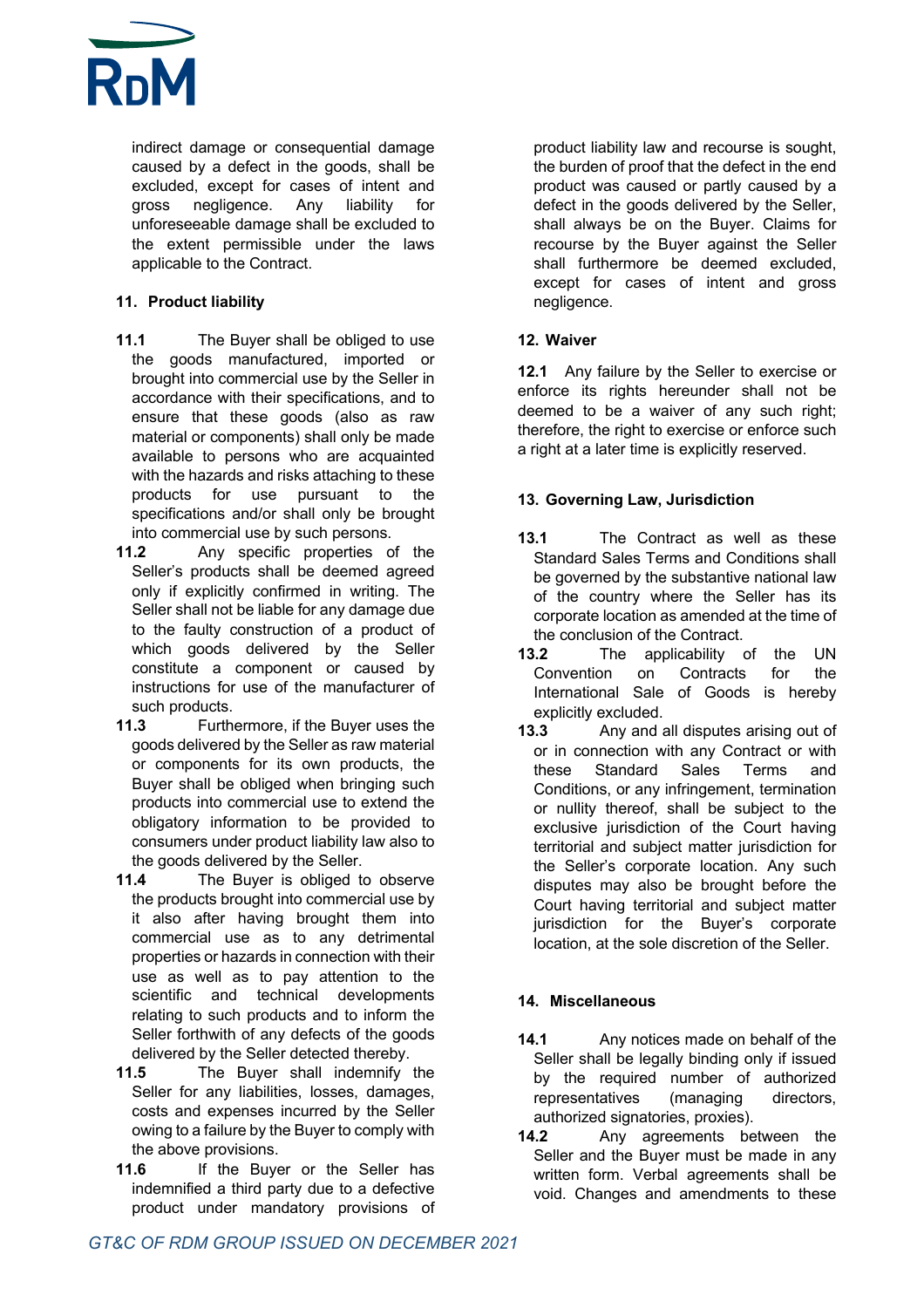

Standard Sales Terms and Conditions shall only be effective if made in writing. This requirement shall also be deemed to be met in the case of facsimile or e-mail transmissions.

**14.3** If any provision of a Contract or of these Standard Sales Terms and Conditions should be unenforceable in whole and/or in part, the remaining provisions shall remain unprejudiced. In the case of such partial unenforceable provisions the ineffective and/or unenforceable provisions must be replaced with provisions that reflect the intention of the unenforceable provisions as closely as possible.

#### **15. Electronic Mailing of Documents**

**15.1** Provided that the Buyer agrees separately and in writing, documents relevant to its order (e.g. confirmation of order, delivery note, invoice and so on) shall be sent to the Buyer via e-mail or in another suitable electronic form. All transmissions to the e-mail address or any other electronic address advised by the Buyer shall be deemed delivered to the Buyer upon mailing.

#### **16. Processing of personal data**

16.1 Each party shall comply with its obligations under the General Data Protection Regulation (GDPR), Regulation 2016/679 (the "**Regulation**"). The parties reciprocally acknowledge and accept that the personal data of the Purchaser shall be collected by the Data Controller ("**the Data Controller**" or the **Seller**) for the performance of the Agreement and/or precontractual measures, in strict compliance with the Privacy Legislation and as provided for in Article 13 of the Regulation. The Seller shall inform the Purchaser that the purposes, methods of processing and storage of personal data are fully described in the Customer Privacy Policy Statement pursuant to Article 13 (the "**Customer Policy Statement**"), sent to the Purchaser during the data collection phase and/or in the event of any updates. In the context of the purchase and sale agreement with the Buyer, the Seller, as Data Controller, shall collect the following personal data, by way of example but not limited to: personal and contact details (such as, by way of example but not limited to, the e-mail

address, telephone number, name and surname of the customer's contact person, VAT number, tax code, company name where containing personal data, obtained during contractual or pre-contractual relationships with the Seller). The Data Controller shall be entitled to supplement the above list where necessary for the pursuit of the purposes indicated in the aforementioned Customer Information Sheet. The data provided by the Buyer may be shared with natural persons authorised by the Data Controller pursuant to Article 29 of the Regulation by reason of the performance of their work duties, and/or to RDM Group companies and/or external service providers and consultants who typically act as data processors pursuant to Article 28 of the Regulation, or persons, entities or authorities to whom it is mandatory to disclose such data pursuant to legal provisions or orders of authorities. The Data Controller shall not transfer data outside the European Economic Area. Data is processed by manual, electronic and telematic tools with logic strictly related to the purposes themselves and, in any case, by methods that guarantee the security and confidentiality of the data, as well as compliance with the specific obligations established by law. The Purchaser has the right to request that the Data Controller grant access to the data, correct it, delete it, limit its processing or object to its processing, as well as the right to data portability. In any case, please refer to the Client Information for anything not expressly indicated herein.**17 .D. Lgs. 231/2001, Code of Ethics, Anticorruption Code, Policy Antitrust**

**17.1** The Seller has adopted its own Code of Ethics, Organisation, Management and Control Model pursuant to Legislative Decree 231/01 (hereinafter referred to as "**Model 231"),** Code of conduct for the management of relations with the Public Administration and third parties (hereinafter, the "**Anti-corruption Code**") and an "Antitrust Compliance Programme", published on the RDM Group's website (www.rdmgroup.com), which is freely accessible and free of charge to all. By signing the Contract, the Purchaser expressly declares that it has read the